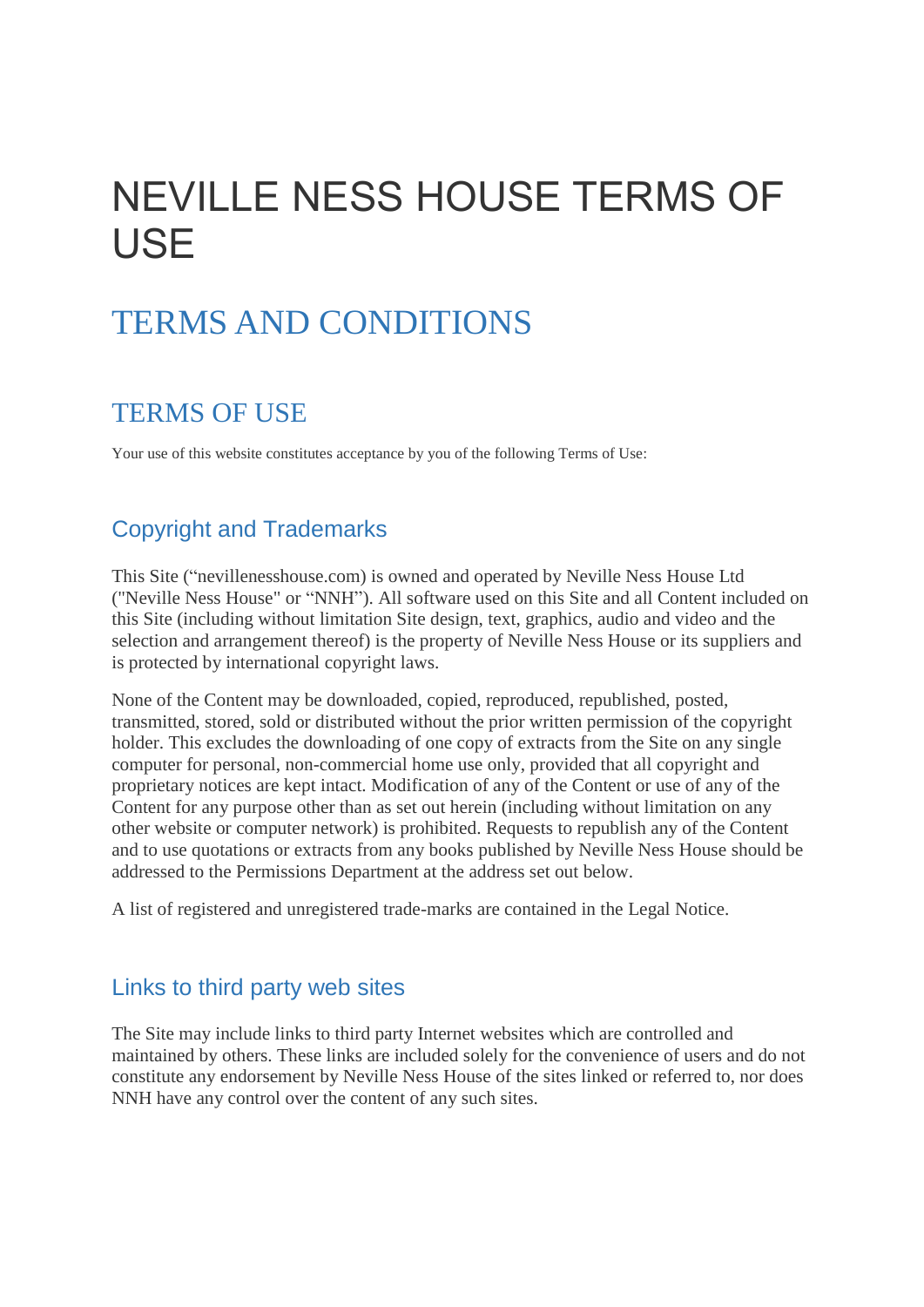#### Price and availability of titles

Whilst every effort is made to ensure accuracy of prices and availability of the titles featured on this Site, this cannot be guaranteed and price and availability information may change without notice.

#### Liability disclaimer

The Site is provided by NNH in good faith but NNH does not make any representations or warranties of any kind, express or implied, in relation to all or any part of the Site or the Content or any websites to which the Site is linked, and all warranties and representations are hereby excluded to the extent permitted by law.

The contents of the Site do not constitute advice and should not be relied upon in making, or refraining from making, any decision.

There is no guarantee that the Site will be free of infection by viruses or anything else which may be harmful or destructive.

To the extent permitted by law, NNH hereby disclaims all liability (howsoever arising) in connection with any loss and/or damage, arising out of or in connection with any use of, or inability to use, all or any part of the Content, the Site and/or any website to which the Site is linked, or any action taken (or refrained from being taken) as a result of using any of these.

#### Changes to these conditions of use

NNH reserves the right to add to or change these conditions of use and agrees to ensure that a note of the date and clause number of any such amendments will be included as part of the conditions. Any changes will be posted to this page and it is your responsibility as a user to ensure that you are aware of any such changes from time to time. Changes will become effective 24 hours after first posting and you will be deemed to have accepted any change if you continue to access the Site after that time.

#### User information

NNH collects information on what pages are accessed or visited by consumers, as well as information volunteered by the consumer, such as survey information and/or site registrations. NNH uses this information for internal review, in order to improve the content of the Site and to notify consumers about updates to the Site.

NNH guarantees that if you supply your postal address on-line you will only be sent the information for which you provided your address but if you do not wish to receive e-mail from NNH in the future, or if you wish to be removed from mailing lists, please let us know by sending an e-mail to: [nevillenesshouse@sky.com](mailto:nevillenesshouse@sky.com)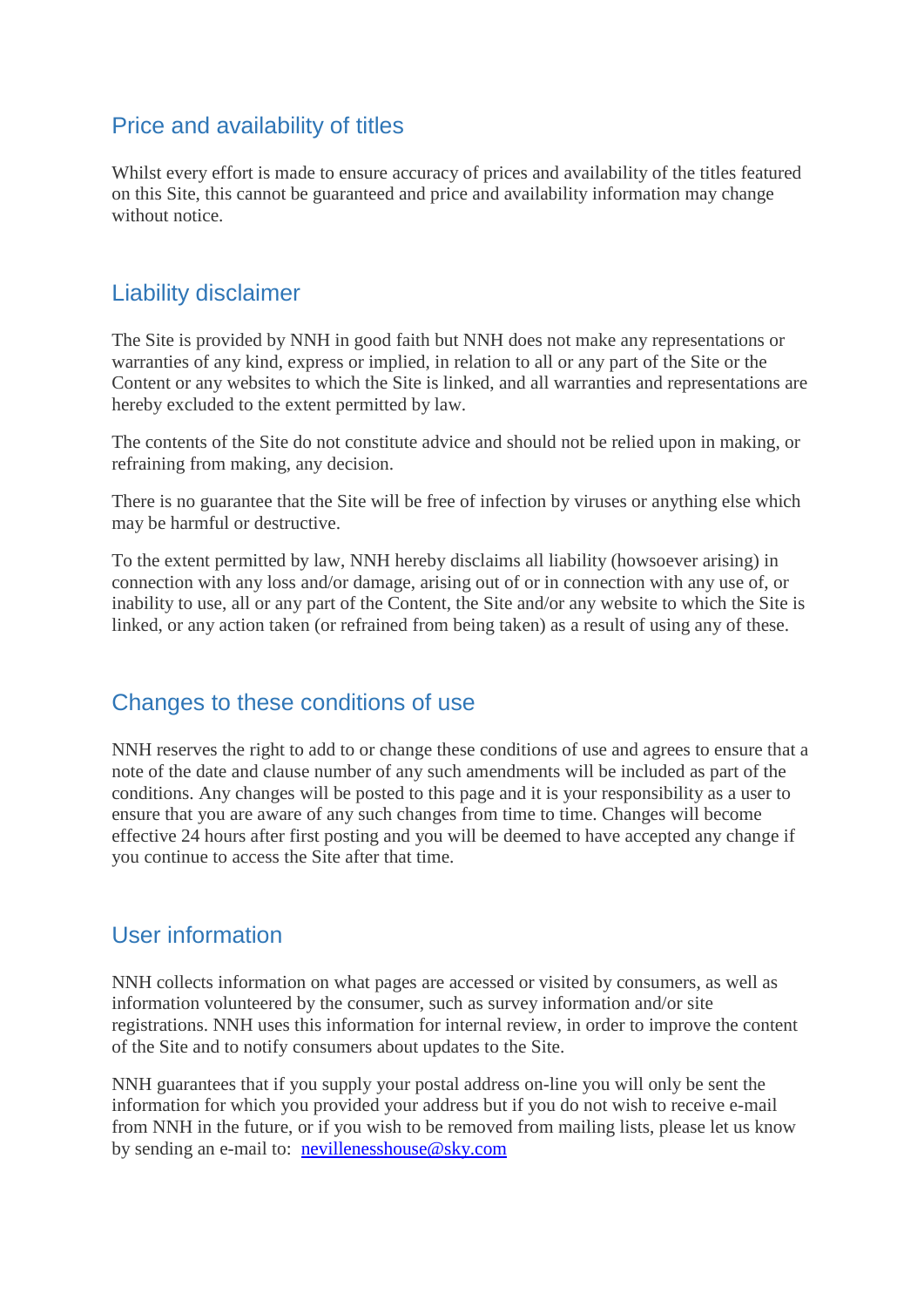#### **DISCLAIMER**

Information contained on UK websites operated by NNH is provided in good faith, but NNH makes no representations or warranties of any kind, express or implied, as to the operation of the site, the information, the content, materials or products included on this website. Except to the extent as provided by applicable law, NNH disclaims all responsibility as to the information, content, materials or products arising from the use of this site, whether direct, indirect, consequential or otherwise.

#### LEGAL NOTICE

This website is owned and operated by NNH.

Please read this Legal Notice, the Terms of Use and our Privacy Policy carefully, as by accessing this website you are agreeing to abide by the all of the conditions set out in these documents. NNH expressly reserves all rights in the content, and compilation of all content, in the website (including without limitation website design, text, graphics, audio and video and the selection and arrangement thereof) is the property of NNH or its suppliers and is protected by international copyright laws.

#### **Copyright**

The Content and any software on this website may be used as a shopping and reference resource or for the purposes of private, non-commercial viewing the web pages only. None of the Content may be downloaded, distributed, reproduced, copied, modified, republished, posted, transmitted, stored or sold without the express, prior written permission of NNH. Any permitted uses of specified Content expressly stated by NNH on the website, including the downloading, reproduction, copying, modification, distribution, republication, display or performance of such specified Content is only permissible for personal, non-commercial use, provided that all copyright and proprietary notices are kept intact.

#### **Permissions**

Requests to republish any of this website's content and to use quotations or extracts from any books published by Neville Ness House should be addressed to: nevillenesshouse@sky.com